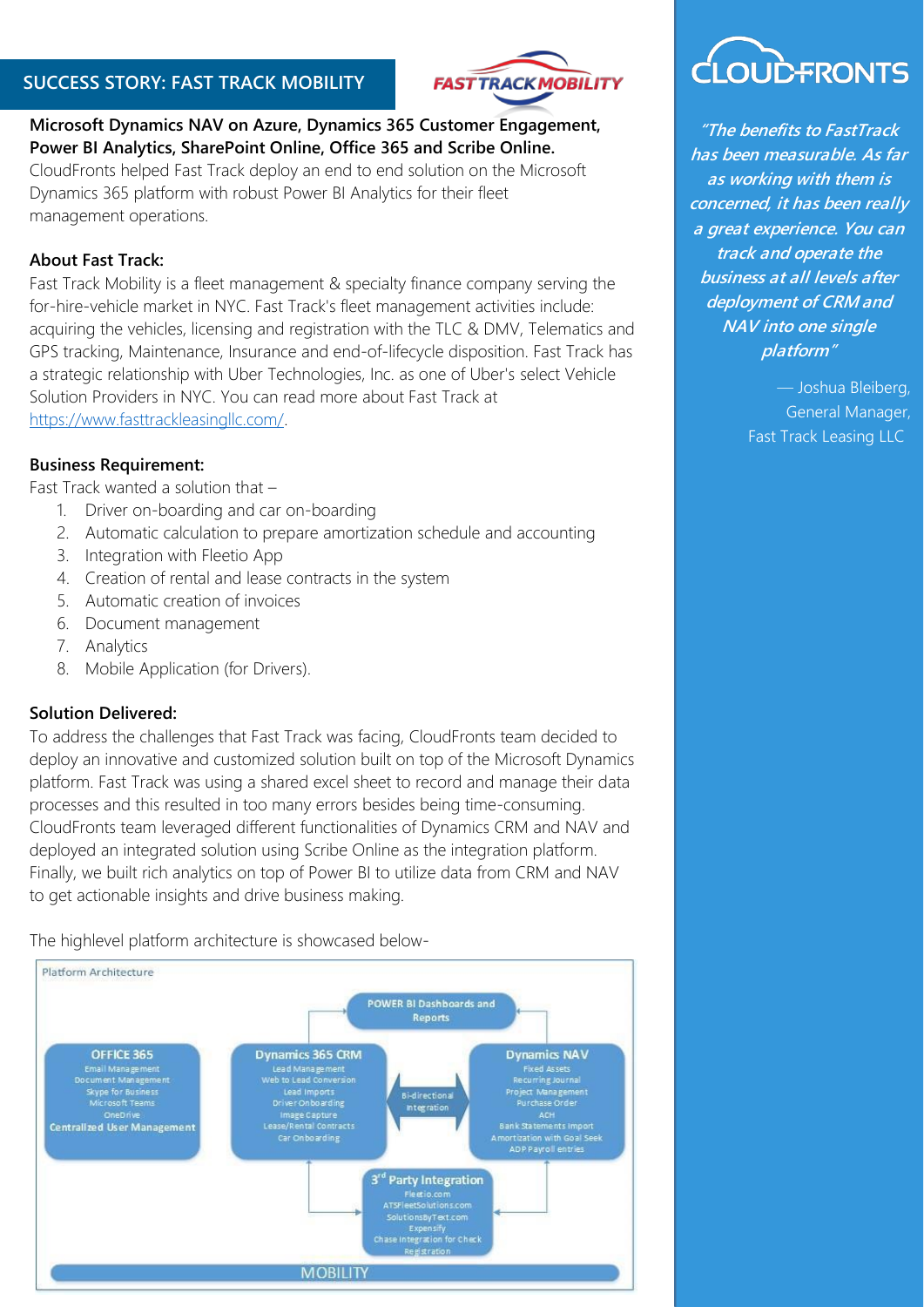## **DUD-FRONTS**

#### **SUCCESS STORY: FAST TRACK MOBILITY - Page 2**

Companies these days are developing applications that habituate their customers/partners with task-based associations with easy accessibility. This improves user's engagement experience for purchase, query and contacting you for delivery, grievances and all other sales and customer experience related aspects.

But before you jump the mobile app bandwagon for your business, it is a good idea to step back and review what exactly customers require and aspire to achieve from the app. Understanding the many such benefits of business, mobile app development is the best way to approach this. The next step is to weed out the unnecessary and shortlist the ones that are suitable for Fast Track's business. Hence, the client was looking to deploy a robust, connected mobile application which can give a competitive advantage to the company.

In response to this in a second phase, a sophisticated mobile application was developed for both Android and iOS platform for the drivers where Drivers could communicate seamlessly with Fast Track and carry on their operations using features like viewing payments, contracts, reporting, referral, updates, and even activities history.



Here are the sample Power BI reports developed for the client as per their requirements. These reports give sophisticated analysis of the ongoing business operations to the management and enable them to make faster and accurate decisions.



**Overview of Operations for Management – Sample Power BI Report**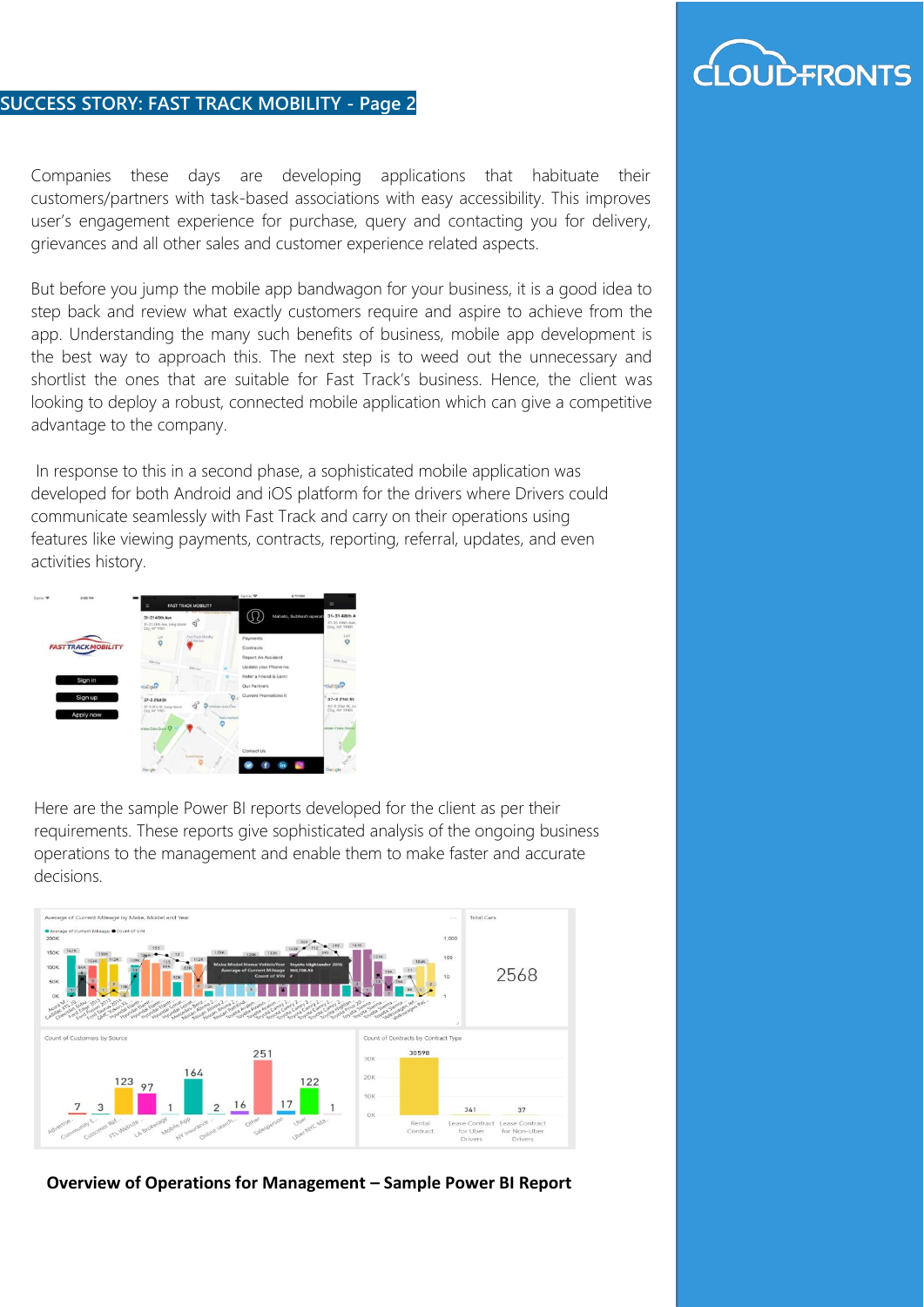#### **SUCCESS STORY: FAST TRACK MOBILITY - Page 3**



**Mileage Statistics – Power BI Report**

| 0 0 0           | $\circledcirc \wedge \circledcirc \vee \circledcirc \cdots$ |           |            |                 |  |                 |            |                   |              |               |                         |              |                 |            |
|-----------------|-------------------------------------------------------------|-----------|------------|-----------------|--|-----------------|------------|-------------------|--------------|---------------|-------------------------|--------------|-----------------|------------|
| <b>AR AGING</b> |                                                             |           |            |                 |  |                 |            |                   |              |               | <b>AGING VS INVOICE</b> |              |                 |            |
|                 | Active                                                      |           |            |                 |  | <b>Inactive</b> |            |                   |              |               | Aging                   | Due          | <b>Invoices</b> | Percent    |
| Aging nond      |                                                             | Lease     | Rental     | <b>Total</b>    |  | Diamond         | Lease      | Rental            | <b>Total</b> |               | ▴                       |              |                 | <b>Due</b> |
| ▴               | ntal                                                        |           |            |                 |  | Rental          |            |                   |              |               | <b>Current</b>          | 213,320.90   | 241,676.53      | 88.27%     |
| Current         | 549.94                                                      | 961.91    | 212.037.63 | 213,549.48      |  | $-600.00$       | 0.00       | 371.42            | $-228.58$    | 213,320.90    | $1 - 7$                 | 13,568.54    | 266,789.85      | 5.09%      |
| $1 - 7$         | 864.82                                                      | 1,439.39  | 5,300.66   | 9,604.87        |  | 11.12           | 291.67     | 3,660.88          | 3,963.67     | 13,568.54     | $8 - 14$                | 3,310.01     | 241,876.76      | 1.37 %     |
| $8 - 14$        | 199.12                                                      | $-265.00$ | 2.249.32   | 2.183.44        |  | 838.80          | 75,00      | 212.77            | 1.126.57     | 3,310.01      | $15 - 21$               | 13,007.71    | 230,505.16      | 5.64%      |
| $15 - 21$       | 0.00                                                        | $-315.00$ | 1,014.66   | 699.66          |  | 0.00            | 130,00     | 1,178.05          | 1,308.05     | 2,007.71      | $22 - 28$               | 6,567.98     | 221,379.26      | 2.97 %     |
| 22-28           | 174.00                                                      | $-196.00$ | 4,242.47   | 4,220.47        |  | $-0.46$         | 75.00      | 2,272.97          | 2,347.51     | 6,567.98      | 29-35                   | 4,800.07     | 194,767.33      | 2.46 %     |
| 29-35           | 756.63                                                      | 0.00      | 1,354.48   | 2,111.11        |  | 0.00            | 194.56     | 2,494.40<br>75.00 | 2,688.96     | 4,800.07      | 36-42                   | 1,675.28     | 203.265.71      | 0.82%      |
| $36 - 42$       | 0.00                                                        | 0.00      | 538.23     | 538.23          |  | 0.00            | 75.00      | 1,062.05          | 1,137.05     | 1,675.28      | 43-49                   | 2.443.03     | 204,750,87      | 1.19%      |
| 43-49           | 0.00                                                        | 0.00      | 486.12     | 486.12          |  | 0.00            | 75.00      | 1,881.91          | 1,956.91     | 2,443.03      | $50 - 56$               | 5.192.94     | 202.700.02      | 2.56 %     |
| 50-56           | 0.00                                                        | 0.00      | 372.64     | 372.64          |  | 0.00            | 149.13     | 4,671.17          | 4,820.30     | 5,192.94      | $57 - 63$               | 18,558.24    | 220.653.73      | 8.41%      |
| 57-63           | 0.00                                                        | 0.00      | 712.78     | 712.78          |  | 0.00            | 75,00      | 2,650,46          | 2,725.46     | 3,438.24      | 64-70                   | 6,294.44     | 199,328.07      | 3.16 %     |
| 64-70           | 248.00                                                      | 689.72    | 249,67     | 1.187.39        |  | 0.00            | 399.56     | 4,707.49          | 5,107.05     | 6,294.44      | $71 - 77$               | 585.63       | 200,586,80      | 0.29 %     |
| $71 - 77$       | 0.00                                                        | 0.00      | 0.00       | 0.00            |  | $-1.44$         | 75.00      | 512.07            | 585.63       | 585.63        | 78-84                   | 1,071.93     | 189,927.22      | 0.56 %     |
| 78-84           | 0.00                                                        | 11.23     | 0.00       | 11.23           |  | 0.00            | 74.31      | 986.39            | 1,060.70     | 1.071.93      | 85-91                   | 250.20       | 156,743.91      | 0.16%      |
| 85-91           | 100.00                                                      | 0.00      | 0.00       | 100.00          |  | 0.00            | 75.00      | 125.20            | 200.20       | 300.20        | $92+$                   | 1.405.457.89 | 139,595,250.49  | 1.01 %     |
| $92+$           | 148.00                                                      | 535.28    | 815.00     | 1,498.28 0.00   |  | $-1,541,50$     | 102,937.08 | 1,302,520.2<br>8  | 1,403,915.86 | 1,405,414.14  | <b>Total</b>            | 1,696,104.79 | 142.570.201.71  | 1.19%      |
| <b>Total</b>    | 040.51                                                      | 2.861.53  | 229.373.66 | 237.275.70 0.00 |  | $-1,293,48$     | 104.701.31 | 1,329,307.5       | 1,432,715,34 | 1,669,991.04  |                         |              |                 |            |
|                 |                                                             |           |            |                 |  |                 |            |                   |              | $\rightarrow$ |                         |              |                 |            |

 **AR Aging – Sample Power BI Report** 

# OUDFRONTS